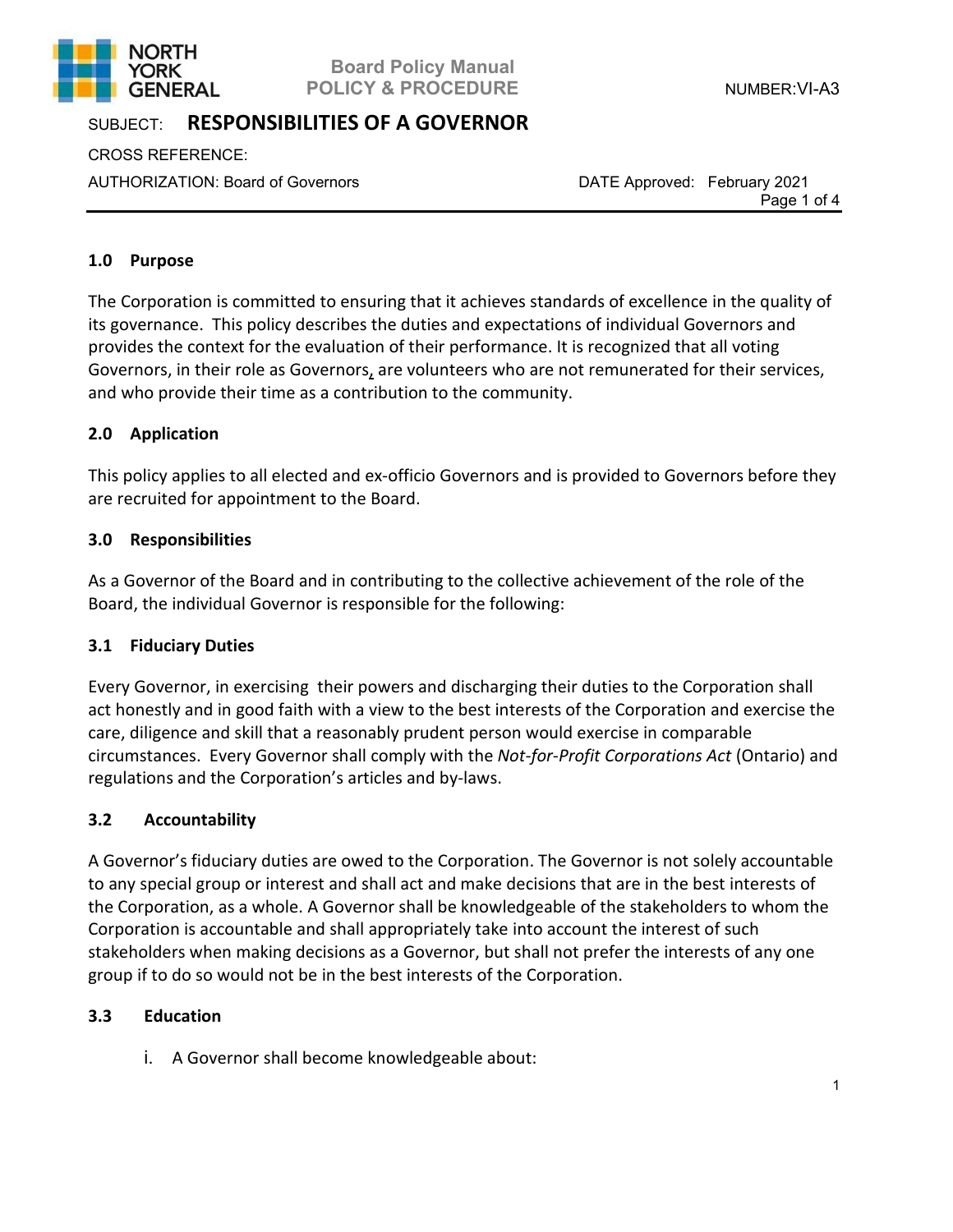

# **Board Policy Manual POLICY & PROCEDURE** NUMBER: VI-A3

# SUBJECT: **RESPONSIBILITIES OF A GOVERNOR**

CROSS REFERENCE:

AUTHORIZATION: Board of Governors DATE Approved: February 2021

Page 2 of 4

- o the operations of the hospital;
- o the health care environment generally;
- o the Corporation's stakeholders;
- o the duties and expectations of a Governor;
- o the Board's governance role;
- o the Board's governance structure and processes; and
- o the Board of Governors Policy Manual.
- ii. A Governor will participate in a Board orientation session, orientation to committees, Board retreats and Board education sessions. A Governor should attend additional appropriate educational conferences in accordance with Board approved policies.

#### **3.4 Board Policies and Hospital Policies**

- i. A Governor shall be knowledgeable of and comply with the Board and hospital policies that are applicable to the Board including:
	- o The Board's Code of Conduct Policy;
	- o The Board's Conflict of Interest Policy; and
	- o The Board's Confidentiality Policy;

and shall annually execute an agreement to be bound by the said policies and this policy and declaring that they have no conflict of interest.

#### **3.5 Teamwork**

A Governor shall develop and maintain sound relations and work co-operatively and respectfully with the Board Chair, Governors of the Board, the Foundation, and senior management.

#### **3.6 Time and Commitment**

A Governor is expected to commit the time required to perform Board and committee duties. The Board meets approximately nine times a year and a Governor is expected to attend all Board meetings and meetings of Committees on which they serve, either in person, by video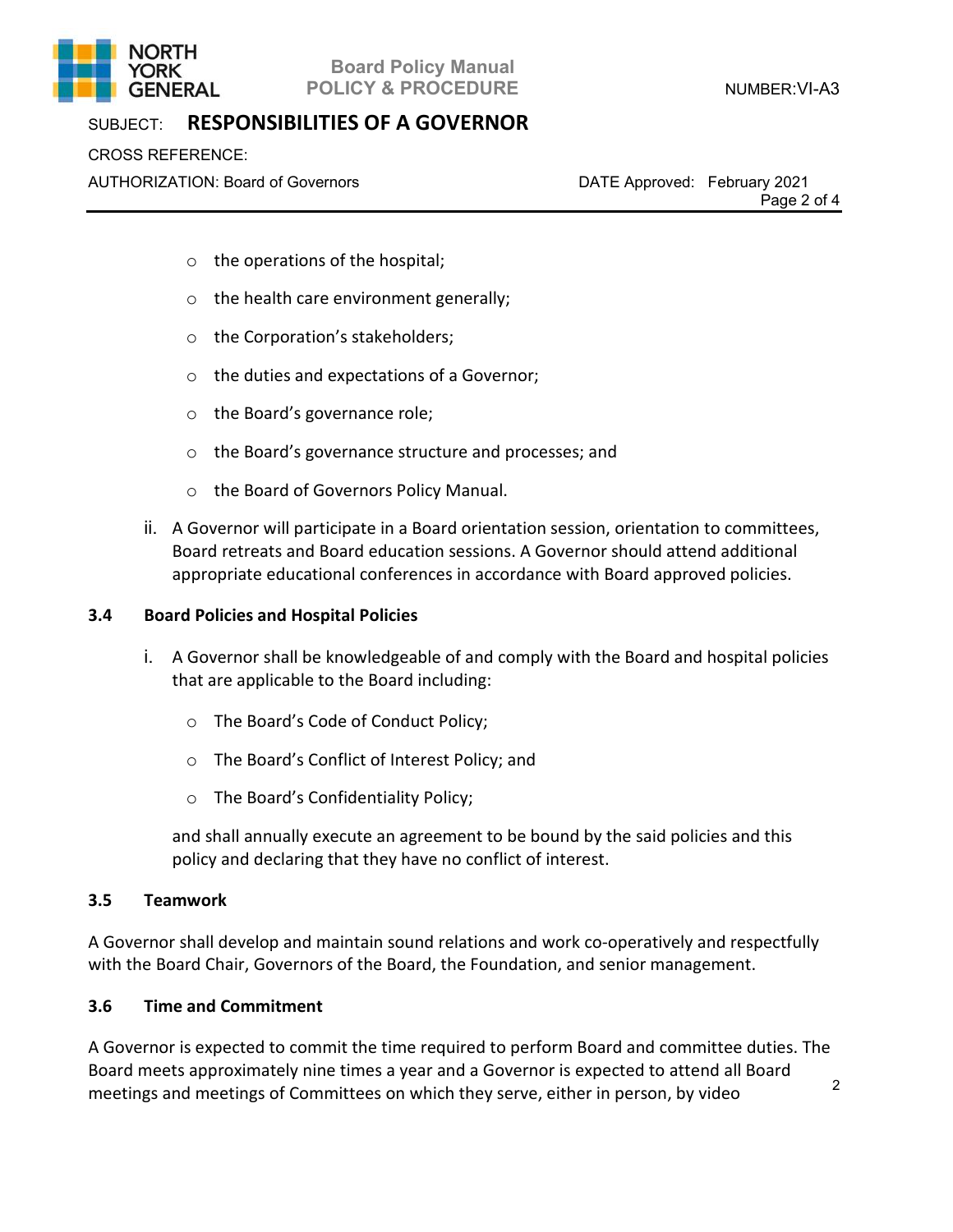

## **Board Policy Manual GENERAL POLICY & PROCEDURE CONTRACT ACCORDING POLICY & PROCEDURE**

# SUBJECT: **RESPONSIBILITIES OF A GOVERNOR**

CROSS REFERENCE:

AUTHORIZATION: Board of Governors DATE Approved: February 2021

Page 3 of 4

conference, or, by exception, by telephone conference call. A Governor is expected to serve on at least one standing committee.

# **3.7 Community Representation**

A Governor shall represent and be an ambassador for the Board and the Corporation in the communities served when asked to do so by the Board Chair.

### **3.8 Contribution to Governance**

A Governor is expected to make a contribution to the governance role of the Board through:

- o reading materials in advance of meetings and coming prepared to contribute to discussions;
- $\circ$  offering constructive contributions to Board and committee discussions;
- o contributing special expertise and skills;
- o respecting the views of other Governors;
- o voicing conflicting opinions during Board and committee meetings but respecting the decision of the majority;
- o respecting the role of the Chair;
- o respecting the role and terms of reference of Board committees; and
- o participating in the annual evaluation of the performance of the Board and Committees and of their performance as a Governor.

#### **3.9 Continuous Improvement**

A Governor shall commit to be responsible for continuous self-improvement. A Governor shall receive and act upon the results of Board evaluations in a positive and constructive manner.

### **3.10 Foundation Support**

A Governor shall provide financial support to the Foundation in accordance with their means and shall support the Corporation and the Foundation through attendance at hospital and foundation sponsored events.